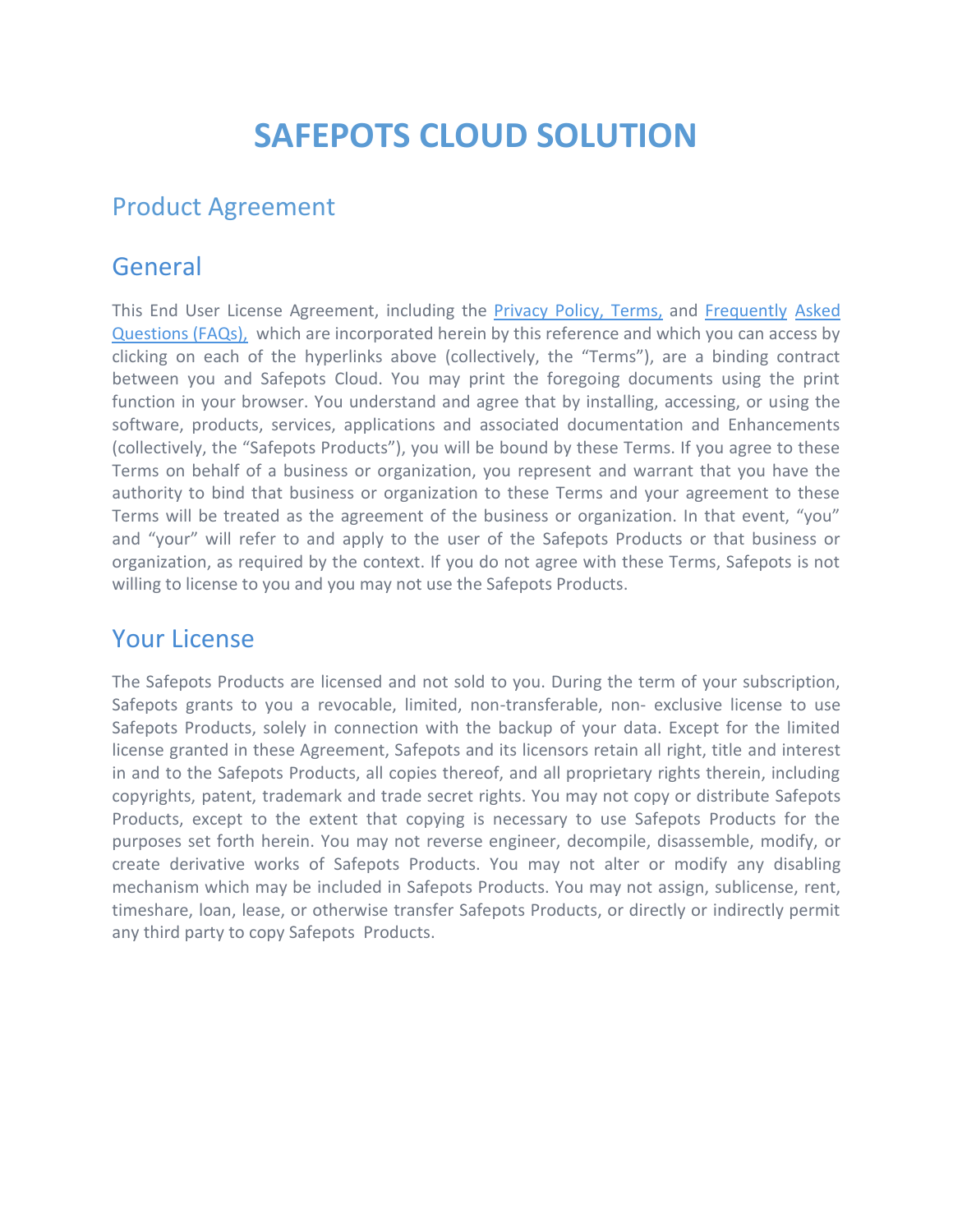You may not remove any proprietary notices (e.g., copyright and trademark notices) from Safepots Products. You must reproduce the copyright and all other proprietary notices displayed on Safepots Products and on each permitted backup or archival copy. All use of Safepots Products shall be in accordance with these Terms and its then-current documentation. You shall be solely responsible for ensuring that your use of Safepots Products is in compliance with all applicable foreign, federal, state and local laws, rules and regulations.

#### How It Works

Safepots Products save a copy of each file that is automatically selected for backup and other files you designate for backup (your "Backed-up Data") to a server operated by Amazon. Safepots Products automatically scan for changes or additions to the Backed-up Data and then periodically re-save a copy or a part of a modified file or create a copy of a newly designated file. For a complete list of the files Safepots is backing-up for you, please refer to the Safepots web console. You can check whether Safepots is backing-up specific files by going to Safepots Timeline located in your Computer, Web console, or from your mobile. If you are unable to locate your file, Safepots is not backing-up that file. Your Backed-up Data may not be available or restorable if: (i) Safepots has not completed copying your selected files or changed files; (ii) for files, folders, or disk drives that are not automatically backed-up, you do not manually select them for backup, or you unselect a file for backup; (iii) you delete a person from your Safepots account; (iv) you move a file to a location on your computer that is not automatically scanned to select files for backup or you upgrade your operating system resulting in changes to your file mapping; (v) your computer is unable to access the internet or to Amazon s3 Storage; (vi) you fail to follow Safepots's technical requirements, including upgrading the version of your Safepots Products as required; or (vii) you terminate your license or fail to renew your subscription to Safepots Products. For additional information about the status of your Backed-up Data Frequently Asked Questions (FAQs)

## Enhancements and Feedback

Enhancements. Safepots may (i) automatically update the Safepots Products installed on your computer without your prior notice, (ii) upgrade, enhance, change and modify (collectively, the "Enhancements") the Safepots Products, or (iii) discontinue or retire the Safepots Products or any aspect or feature of the Safepots Products, including the types of files and data that are backed-up (not every file on your computer is backed-up) or the availability of Safepots Products on any particular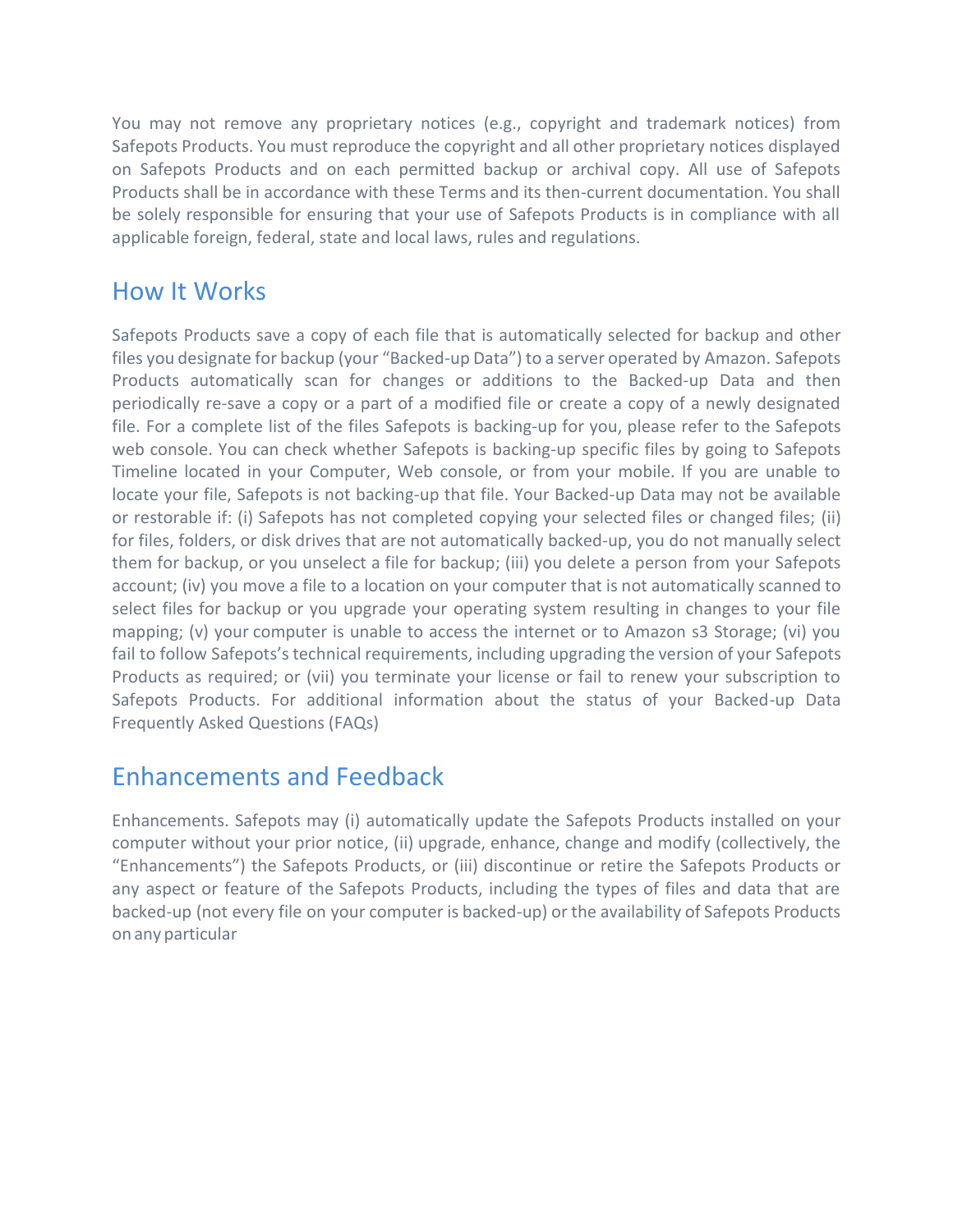device or communications service at any time and from time-to-time in its sole discretion. Any Enhancements made available to you will be subject to these Terms. Safepots will use reasonable efforts to provide notice of material changes to the Safepots Products or changes to these Terms by posting them to Product Agreement. It is your responsibility to periodically check Safepots's web site to inform yourself of any such modifications. Changes to these Terms, which may be made in Safepots's sole and exclusive discretion, will be effective upon acceptance of these Terms (as described herein) for new subscriptions and effective for all existing users thirty (30) calendar days after the posting of the new Terms on Safepots's web site at Product Agreement You agree to be bound to these Terms, as modified. If you do not agree to the modified Terms you are not permitted to use the Safepots Products and must terminate your subscription immediately.

## Feedback

You may provide feedback to Safepots with respect to the Safepots Products. Safepots may use feedback for any purpose without obligation of any kind. To the extent a license is required under your intellectual property rights to make use of the feedback, you hereby grant Safepots an irrevocable, non-exclusive, perpetual, royalty free license to use the feedback in connection with Safepots's business, including enhancement of the Safepots Products.

## Term

Term and Termination. These Terms and your license to the Safepots Products will commence at the time and on the day you install, access, or use the Safepots Products, whichever is earlier. These Terms, your license and your subscription to the Safepots Products will automatically terminate or expire upon the earlier of (i) non-renewal, cancellation, or expiration of your subscription or your failure to pay invoices when due, (ii) Safepots's discontinuance of the Safepots Products, or (iii) failure to comply with these Terms. If any third party makes an intellectual property infringement claim relating to the Safepots Products, Safepots reserves the right to immediately terminate your subscription to the affected Safepots Products. Safepots MAY, IN ITS SOLE DISCRETION, DENY USE OF AND ACCESS TO ALL OR ANY PORTION OF THE Safepots PRODUCTS, INCLUDING SUSPENDING OR TERMINATING YOUR LICENSE AND ACCOUNT WITH Safepots IF YOU ARE USING THE Safepots PRODUCTS IN A MANNER NOT INTENDED OR IN VIOLATION OF LAW.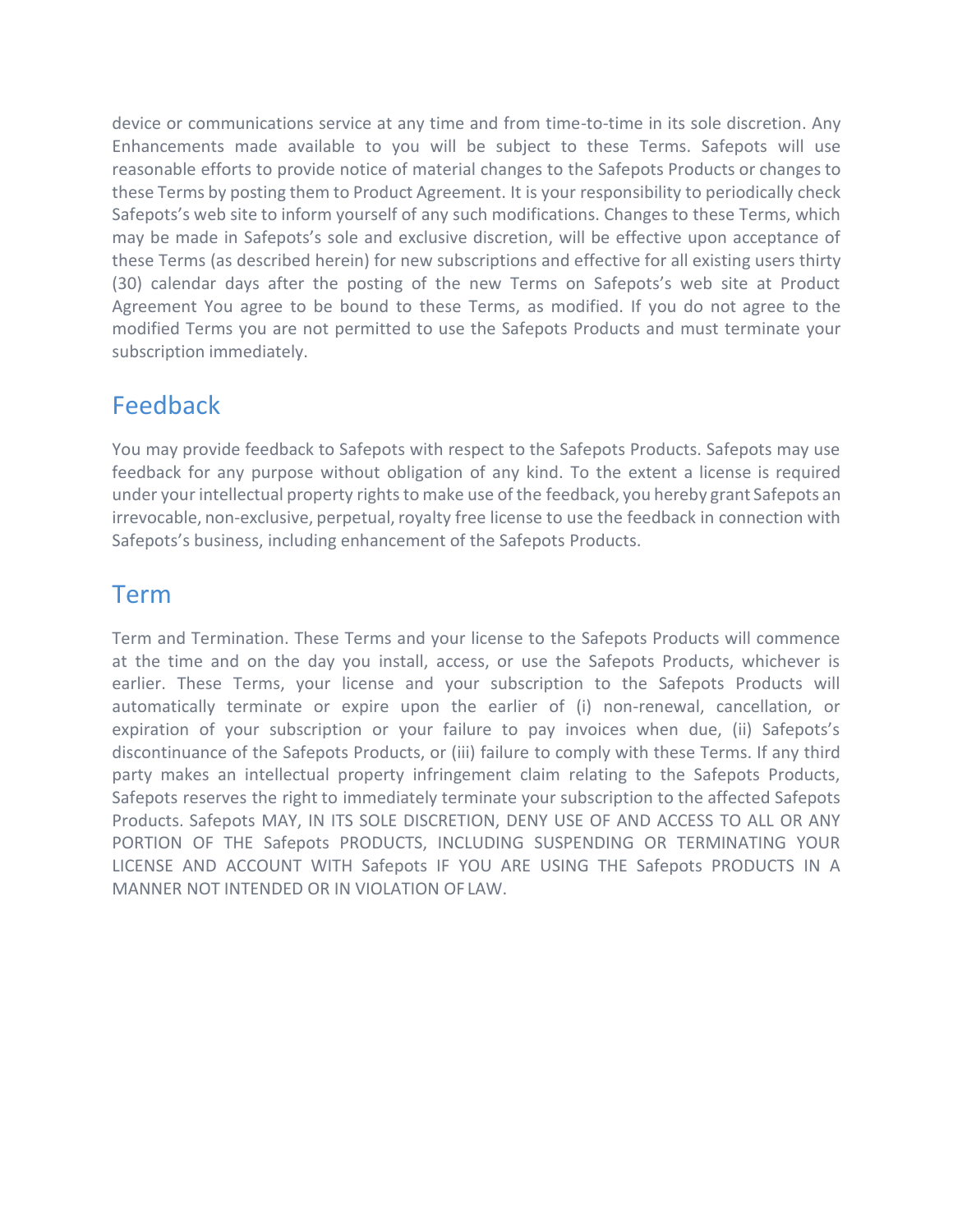# Effect of Non-Renewal or Termination

Upon any non-renewal, termination, or expiration of your subscription to the Safepots Products (i) the license granted herein will automatically and immediately terminate and you will have no further right to possess or use the Safepots Products,

(ii) the Safepots Products may be disabled by Safepots without notice to you, and (iii) you will no longer have the right to access or retrieve your Backed-up Data. You acknowledge and agree that Safepots's policy is to automatically delete all of your Backed-up Data upon non-renewal, termination, or expiration of your subscription to the Safepots Products and that it is solely your responsibility to seek another source for your backup needs.

## Trial and Evaluation Licenses

You may try the Safepots Products prior to paying for a full subscription by licensing a trial, evaluation, or other limited version (an "Evaluation Version"). Your license to an Evaluation Version of the Safepots Products will automatically terminate upon the earlier of (i) the expiration or cancellation of the evaluation period, (ii) when the Safepots Product is no longer made available, (iii) when Safepots cancels your license to the Evaluation Version, or (iv) when your computer has not accessed the Safepots server for more than thirty (30) calendar days. You acknowledge and agree that Safepots's policy is to automatically delete all of your Backedup Data upon termination or expiration of any Evaluation Version and that it is solely your responsibility to seek another source for your backup needs.

## Disclaimer of Warranties; Indemnification; Limitation of Liability

Safepots Products. THE SAFEPOTS PRODUCTS MAY CONTAIN OR SAFEPOTS MAY PROVIDE TO YOU THIRD PARTY HARDWARE, PRODUCTS, SOFTWARE, OR PROGRAMMING, OR YOU MAY OBTAIN THIRD PARTY HARDWARE, PRODUCTS, SOFTWARE, OR PROGRAMMING FROM THIRD PARTIES DIRECTLY, ("THIRD PARTY COMPONENTS"). THE SAFEPOTS PRODUCTS, ALL THIRD PARTY COMPONENTS AND ALL BETA SOFTWARE ARE PROVIDED "AS IS," "WHERE IS," "AS AVAILABLE," "WITH ALL FAULTS" AND, TO THE FULLEST EXTENT PERMITTED BY LAW, WITHOUT WARRANTY OF ANY KIND. SAFEPOTS AND ITS LICENSORS DISCLAIM ALL WARRANTIES WITH RESPECT TO THE SAFEPOTS PRODUCTS, THE THIRD PARTY PRODUCTS AND ALL BETA SOFTWARE, INCLUDING THE IMPLIED WARRANTIES OF MERCHANTABILITY, FITNESS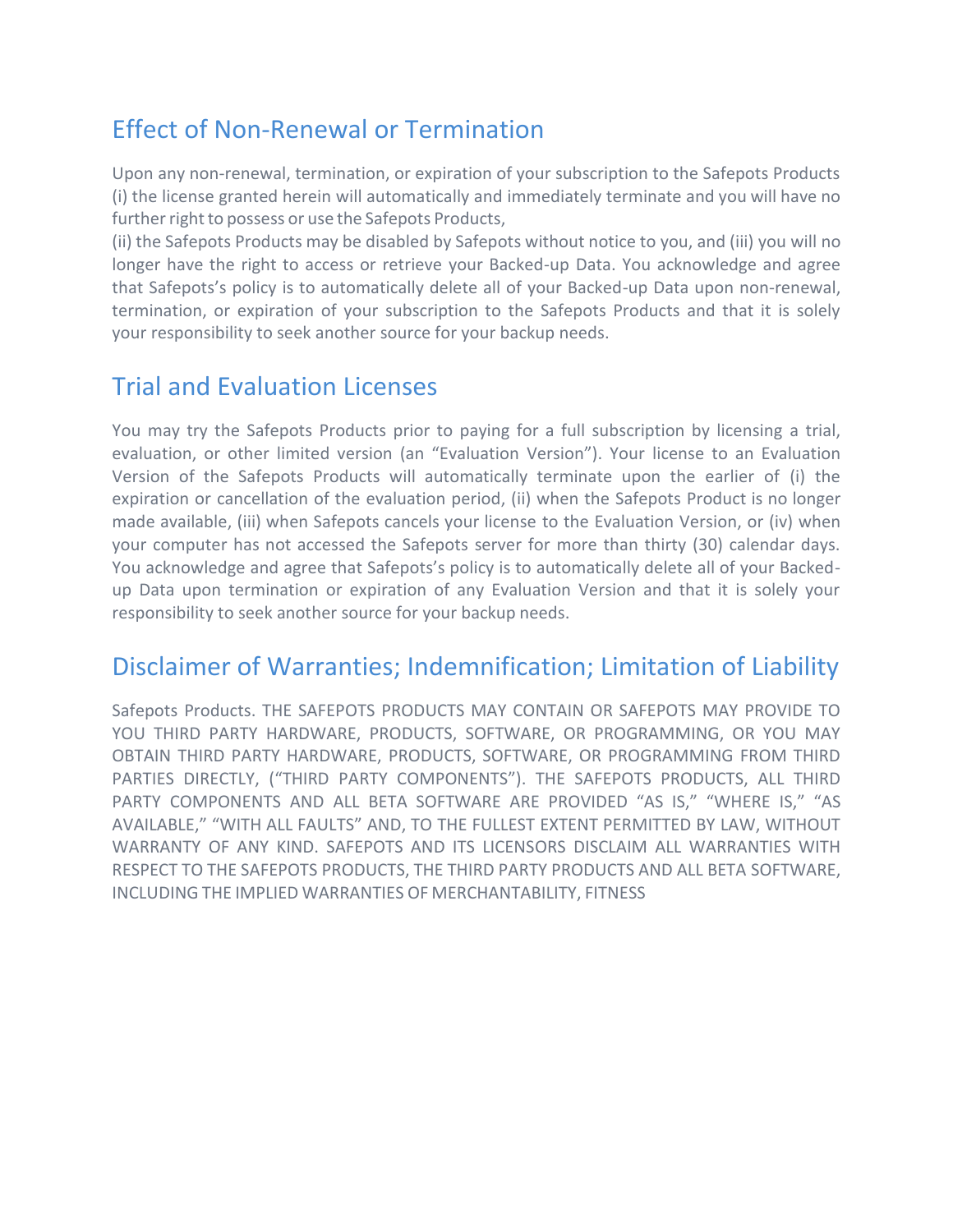FOR A PARTICULAR PURPOSE, NON-INFRINGEMENT AND TITLE, AND ANY WARRANTIES REGARDING QUIET ENJOYMENT, QUALITY OF INFORMATION, SECURITY, RELIABILITY, TIMELINESS, AVAILABILITY OF BACKED-UP DATA AND PERFORMANCE OF THE SAFEPOTS PRODUCTS. SAFEPOTS DOES NOT WARRANT THAT THE SAFEPOTS PRODUCTS, THIRD PARTY COMPONENTS, OR BETA SOFTWARE WILL MEET YOUR REQUIREMENTS, OR THAT THE OPERATION OF THE SAFEPOTS PRODUCTS, THIRD PARTY COMPONENTS, OR BETA SOFTWARE WILL BE UNINTERRUPTED OR ERROR-FREE, OR THAT DEFECTS IN THE SAFEPOTS PRODUCTS, THIRD PARTY COMPONENTS, OR BETA SOFTWARE WILL BE CORRECTED, OR THAT ENCRYPTION ALGORITHIMS, ASSOCIATED KEYS AND OTHER SECURITY MEASURES WILL BE SECURE OR EFFECTIVE. YOU UNDERSTAND AND AGREE THAT YOUR INSTALLATION, USE AND ACCESS OF THE SAFEPOTS PRODUCTS, THIRD PARTY COMPONENTS AND ALL BETA SOFTWARE IS AT YOUR SOLE DISCRETION AND RISK AND THAT YOU ARE SOLELY RESPONSIBLE FOR ANY DAMAGES TO YOUR COMPUTER, SOFTWARE AND THE LOSS OF BACKED-UP DATA THAT RESULTS FROM THE USE THEREOF. NO ORAL OR WRITTEN INFORMATION OR ADVICE GIVEN BY SAFEPOTS SHALL CREATE ANY ADDITIONAL SAFEPOTS WARRANTIES OR IN ANY WAY INCREASE THE SCOPE OF SAFEPOTS'S OBLIGATIONS HEREUNDER. YOU HEREBY WAIVE ANY AND ALL CLAIMS, NOW KNOWN OR LATER DISCOVERED, THAT YOU MAY HAVE AGAINST SAFEPOTS AND ITS AFFILIATES, SUPPLIERS AND LICENSORS ARISING OUT OF YOUR USE OF THE SAFEPOTS PRODUCTS, THIRD PARTY COMPONENTS AND BETA SOFTWARE. THE SAFEPOTS PRODUCTS MAY BE USED TO ACCESS AND TRANSFER INFORMATION OVER THE INTERNET. YOU ACKNOWLEDGE AND AGREE THAT SAFEPOTS DOES NOT OPERATE OR CONTROL THE INTERNET AND THAT (I) VIRUSES, WORMS, TROJAN HORSES, AND OTHER UNDESIRABLE DATA, OR SOFTWARE, OR (II) UNAUTHORIZED USERS (E.G., HACKERS) MAY ATTEMPT TO OBTAIN ACCESS TO AND DAMAGE YOUR DATA, WEB SITES, COMPUTERS, OR NETWORKS. SAFEPOTS SHALL NOT BE RESPONSIBLE FOR SUCH ACTIVITIES. YOU ARE SOLELY RESPONSIBLE FOR THE SECURITY AND INTEGRITY OF YOUR DATA AND SYSTEMS.

#### Beta Applications

Safepots may designate certain Enhancements and new releases of the Safepots Products as "Beta Software." Beta Software is not ready and is not intended for use in a production environment. At this early stage of development, operation of the Beta Software may be unpredictable and lead to erroneous results. You acknowledge and agree that (i) the Beta Software is experimental in nature and has not been fully tested, (ii) the Beta Software may not meet your requirements or perform as intended, (iii) use of the Beta Software may not be uninterrupted, error free, or free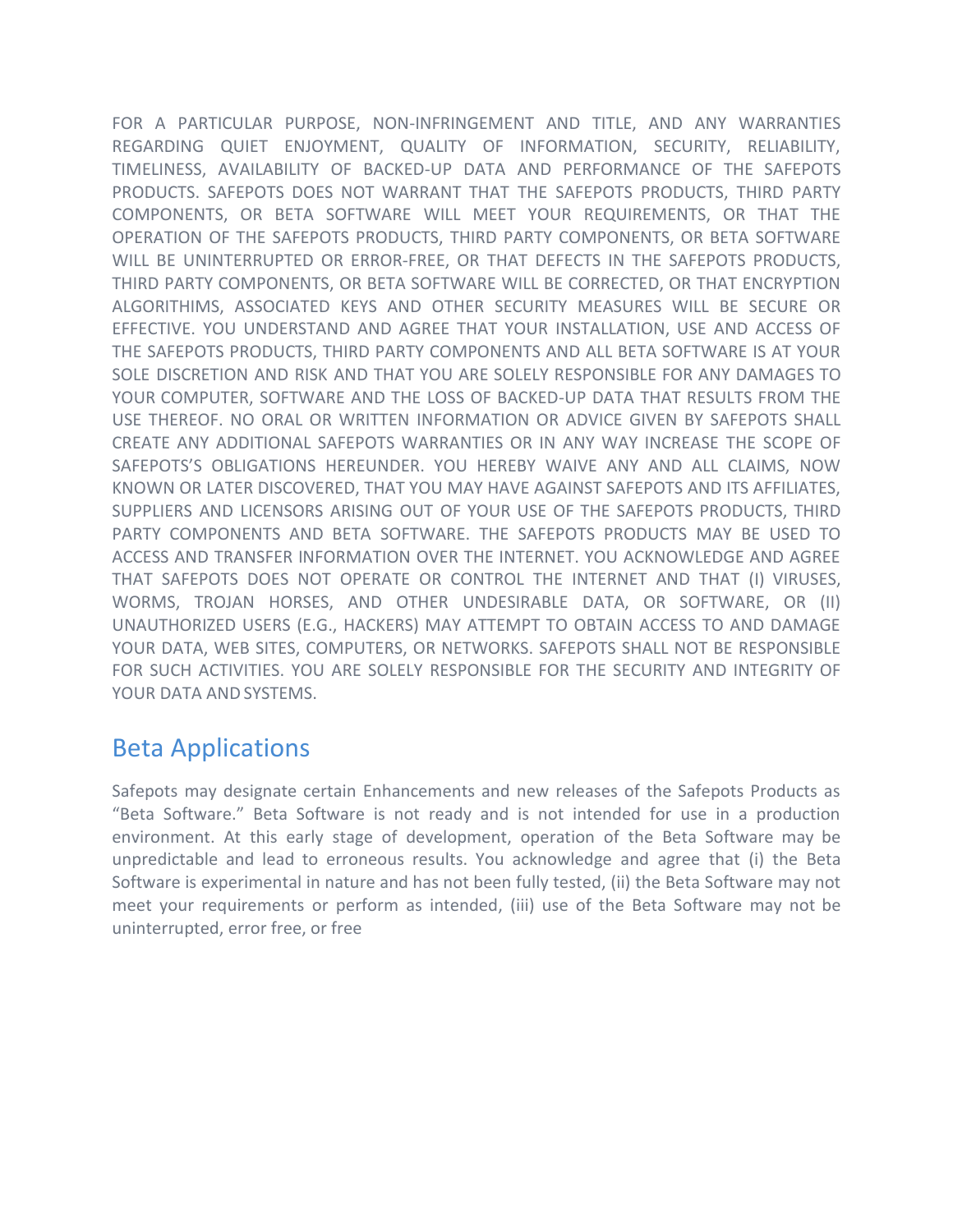of faults, (iv) your use of the Beta Software is for the sole purpose of evaluating and testing the product and providing feedback to Safepots, and (v) you shall inform your employees, staff members and other users regarding the nature of the Beta Software. Your use of the Beta Software is and shall be subject to these Terms.

#### Indemnification; Limitation of Liability

YOU ARE SOLELY RESPONSIBLE AND LIABLE FOR YOUR CONDUCT, YOUR DATA, AND YOUR BACKED-UP DATA RELATED TO THE SAFEPOTS PRODUCTS. YOU AGREE TO INDEMNIFY, DEFEND AND HOLD SAFEPOTS, AND ITS OFFICERS, DIRECTORS, SHAREHOLDERS, AFFILIATES, SUPPLIERS AND LICENSORS HARMLESS FROM AND AGAINST ANY AND ALL LOSS, COST, DAMAGE, LIABILITY AND EXPENSE (INCLUDING ATTORNEYS' FEES, EXPERT FEES AND OUT-OF-POCKET EXPENSES) ARISING OUT OF, RESULTING FROM, OR IN CONNECTION WITH YOUR BREACH OF THESE TERMS, YOUR USE OF THE SAFEPOTS PRODUCTS, OR YOUR BACKED-UP DATA. TO THE MAXIMUM EXTENT PERMITTED BY LAW, IN NO EVENT SHALL SAFEPOTS OR ITS AFFILIATES, SUPPLIERS, OR LICENSORS BE LIABLE TO YOU OR ANY THIRD PARTY FOR ANY COST TO PROCURE SUBSTITUTE SERVICES OR DATA, OR ANY DIRECT, CONSEQUENTIAL, SPECIAL, INCIDENTAL, PUNITIVE, INDIRECT, EXEMPLARY, OR ANY OTHER DAMAGES, INCLUDING DAMAGES FOR PERSONAL INJURY, LOST PROFITS, LOSS OF DATA AND BACKED-UP DATA, BUSINESS INTERRUPTION, OR LOST REVENUES, ARISING OUT OF YOUR USE OR INABILITY TO USE THE SAFEPOTS PRODUCTS, THIRD PARTY COMPONENTS, OR BETA SOFTWARE, OR YOUR USE OF DATA OR FILES STORED THEREIN, EVEN IF SAFEPOTS HAS BEEN ADVISED ABOUT THE POSSIBILITY OF SUCH DAMAGES (WHETHER SUCH DAMAGES ARISE IN CONTRACT, TORT (INCLUDING NEGLIGENCE OR OTHERWISE)). IN ANY CASE AND WITHOUT LIMITING THE FOREGOING, THE ENTIRE LIABILITY OF SAFEPOTS AND ITS AFFILIATES, SUPPLIERS AND LICENSORS FOR ALL DAMAGES OF EVERY KIND AND TYPE (WHETHER SUCH DAMAGES ARISE IN CONTRACT, TORT (INCLUDING NEGLIGENCE) OR OTHERWISE) SHALL BE LIMITED TO THE LICENSE FEES PAID BY YOU TO SAFEPOTS IN THE 30 CALENDAR DAYS PRIOR TO THE DAMAGES ARISING. IF THE SAFEPOTS PRODUCTS ARE PROVIDED TO YOU WITHOUT CHARGE, THEN SAFEPOTS SHALL HAVE NO LIABILITY TO YOU WHATSOEVER. THE FOREGOING TERMS SET A LIMIT ON THE AMOUNT OF DAMAGES PAYABLE AND ARE NOT INTENDED TO ESTABLISH LIQUIDATED DAMAGES. YOU EXPRESSLY RECOGNIZE AND ACKNOWLEDGE THAT SUCH LIMITATION OF LIABILITY IS AN ESSENTIAL PART OF THIS AGREEMENTANDIS ANESSENTIAL FACTOR

IN ESTABLISHING THE PRICE OF THE SAFEPOTS PRODUCTS. Some jurisdictions do not allow the exclusion of incidental or consequential damages, or the limitation on how long an implied warranty lasts, so some of the foregoing terms may not apply to you.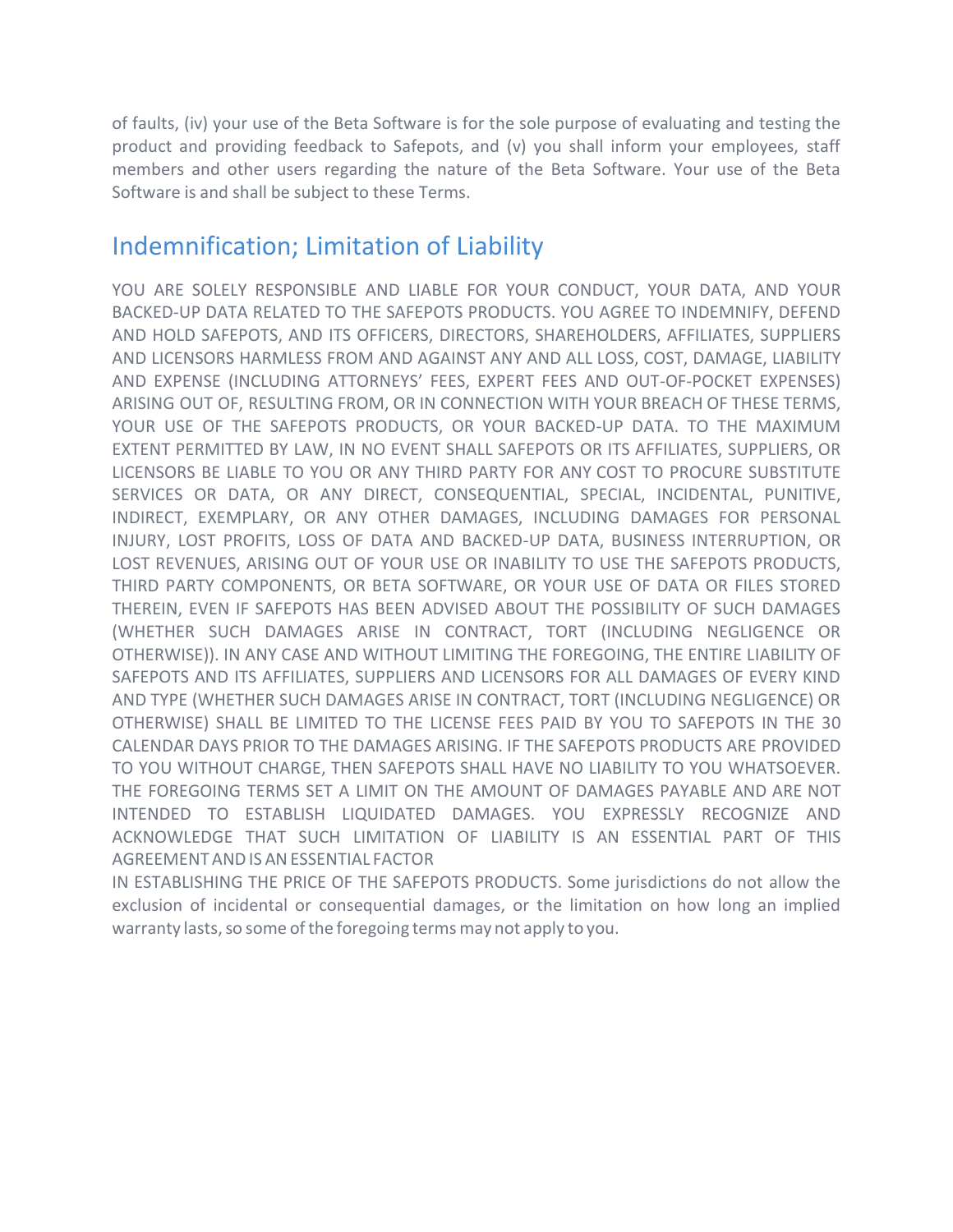# Governing Law and Arbitration

You are solely responsible for your conduct related to the Service and any data you store or share on the Service. You specifically agree that you will not use the Products to:

- Violate any laws or regulations;
- Infringe the intellectual property or other rights of third parties;

Transmit any material that is obscene or objectionable or that contains viruses or other harmful computer code or files such as Trojan horses, worms or time bombs.

## Additional Terms

Privacy See Safepots's [Privacy Policy,](https://safepots.com/privacy-policy.aspx) which you can access by clicking [Privacy](https://safepots.com/privacy-policy.aspx) [Policy](https://safepots.com/privacy-policy.aspx) for information and notices concerning Safepots's collection, use and security of your personal information.

## Termination and Fair Use Policy

SAFEPOTS SHALL HAVE THE ABSOLUTE AND UNILATERAL RIGHT IN ITS SOLE DISCRETION TO DENY USE OF AND ACCESS TO ALL OR ANY PORTION OF SAFEPOTS PRODUCTS OR SERVICES TO USERS WHO ARE DEEMED BY SAFEPOTS TO BE USING THE SAFEPOTS PRODUCTS OR SERVICES IN A MANNER NOT REASONABLY INTENDED BY SAFEPOTS OR IN VIOLATION OF LAW, INCLUDING BUT NOT LIMITED TO SUSPENDING OR TERMINATING A USER'S ACCOUNT WITH SAFEPOTS AND THE LICENSE TO USE THE SAFEPOTS PRODUCTS OR SERVICES. SAFEPOTS Products or Services are designed to serve the needs of particular types of users, such as individual consumers or small businesses. If you have purchased a Safepots Product or Service that is inappropriate for your actual usage, for example if Safepots believes that you are using our service for business or commercial use, Safepots will require you to switch to an appropriate Safepots Product or Service. This may result in you having to pay Safepots additional fees for use of the appropriate product or to terminate your purchased Safepots Products or Services. For example: If Safepots believes that you are using our home service for business or commercial use, Safepots has the sole discretion to amend your service to our Business service which may require you paying additional fees or termination of your account. Safepots determines business use as excessive backup of media files e.g. photos or videos in excess of 500GB. Safepots may, in our sole discretion and from time to time,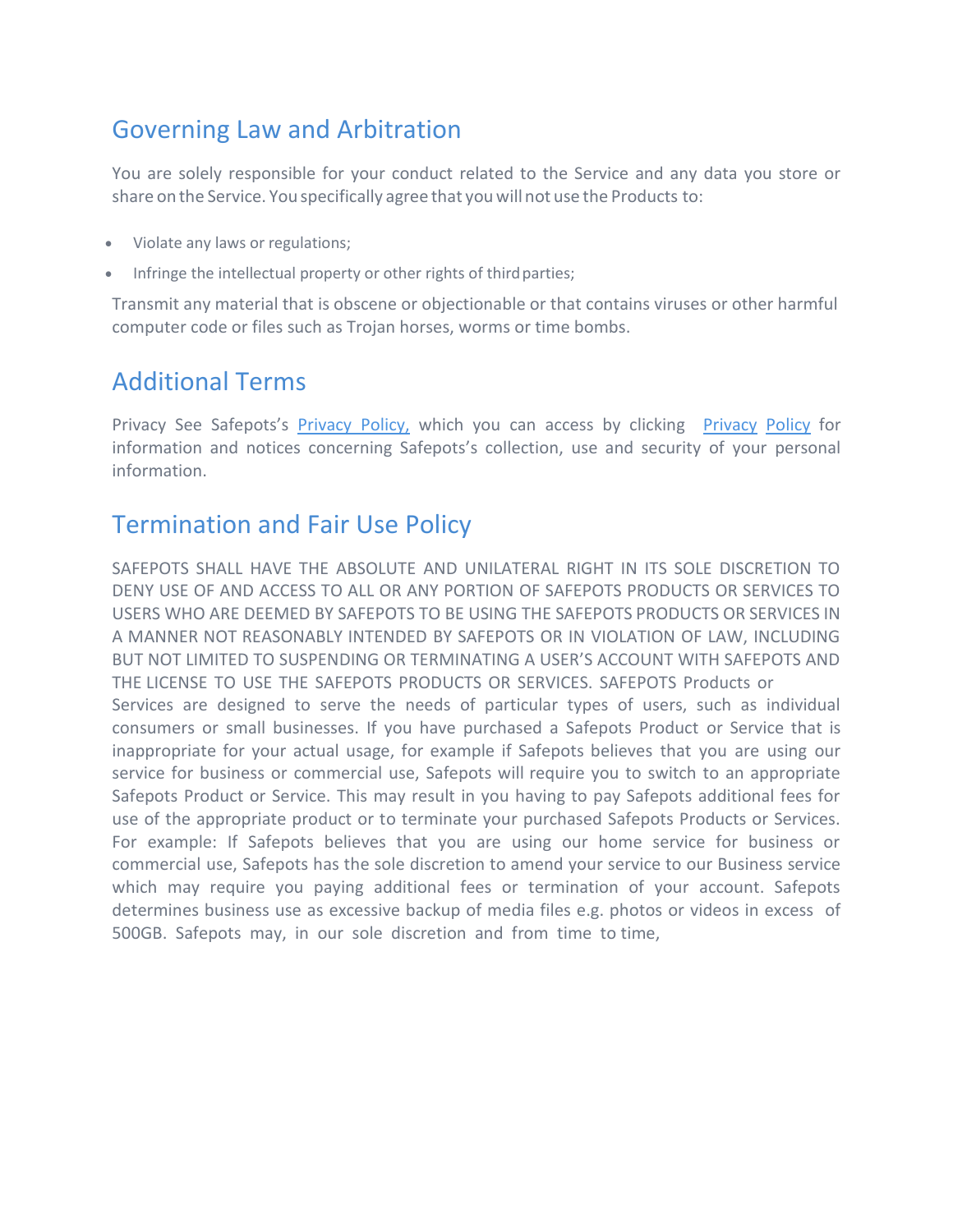establish or amend general operating practices to maximize the operation and availability of Safepots Products or Services and to prevent abuses. As part of these practices, we reserve the right to monitor our system to identify excessive consumption of network resources and to take such technical and other remedies as we deem appropriate. Your consumption of Safepots Products or Services may be deemed excessive if, within any month, your usage greatly exceeds the average level of monthly usage of Safepots 's customers, generally. We monitor the usage of our heaviest Unlimited account users, a dynamic margin is calculated based upon averages which, should a user fall into, we may require them to cease backup or move onto a business account. In the event you are deemed to have violated this policy, we reserve the right to offer an alternative pricing plan or Safepots Product or Service that will permit you to continue to use Safepots Products or Services. Although violations of this policy have been infrequent, we reserve the right to terminate or suspend your license to use Safepots Products or Services and any license to use the Safepots Software, without prior notice in the event of a violation of this policy. If Safepots believes that you are breached our Fair Use Policy and the user has not switched to a Business Service, Safepots will allow the user 14 days from date of first communication to retrieve their data before deletion of the users account and data. 1st notice will be sent 14 days before account deletion and 2nd notice will be sent 2 days before account deletion. All communications will be sent to the email address attached to the users account. Safepots has a zero tolerance policy and will immediately terminate accounts that violate the law in any way, including storing, publishing or sharing material that's fraudulent, defamatory, misleading, or that violates the privacy or infringes the rights of others.

#### General

These Terms, which incorporate the Privacy Policy, Product Agreement ,and Frequently Asked Questions (FAQs), each of which you can access by clicking on these links or navigating the tabs above, constitute the entire understanding of the parties and supersede all prior and contemporaneous written and oral agreements with respect to the subject matter hereof. In particular, if you are a current licensee of Safepots Products, these Terms shall supersede your existing license agreement and that agreement shall be of no further force or effect. Any rule of construction to the effect that ambiguities are to be resolved against the drafting party will not be applied in the construction or interpretation of these Terms. As used in these Terms, the words "include" and "including," and variations thereof, will not be deemed to be terms of limitation, but rather will be deemed to be followed by the words "without limitation." If one or more of the provisions herein shall be held invalid, illegal, or